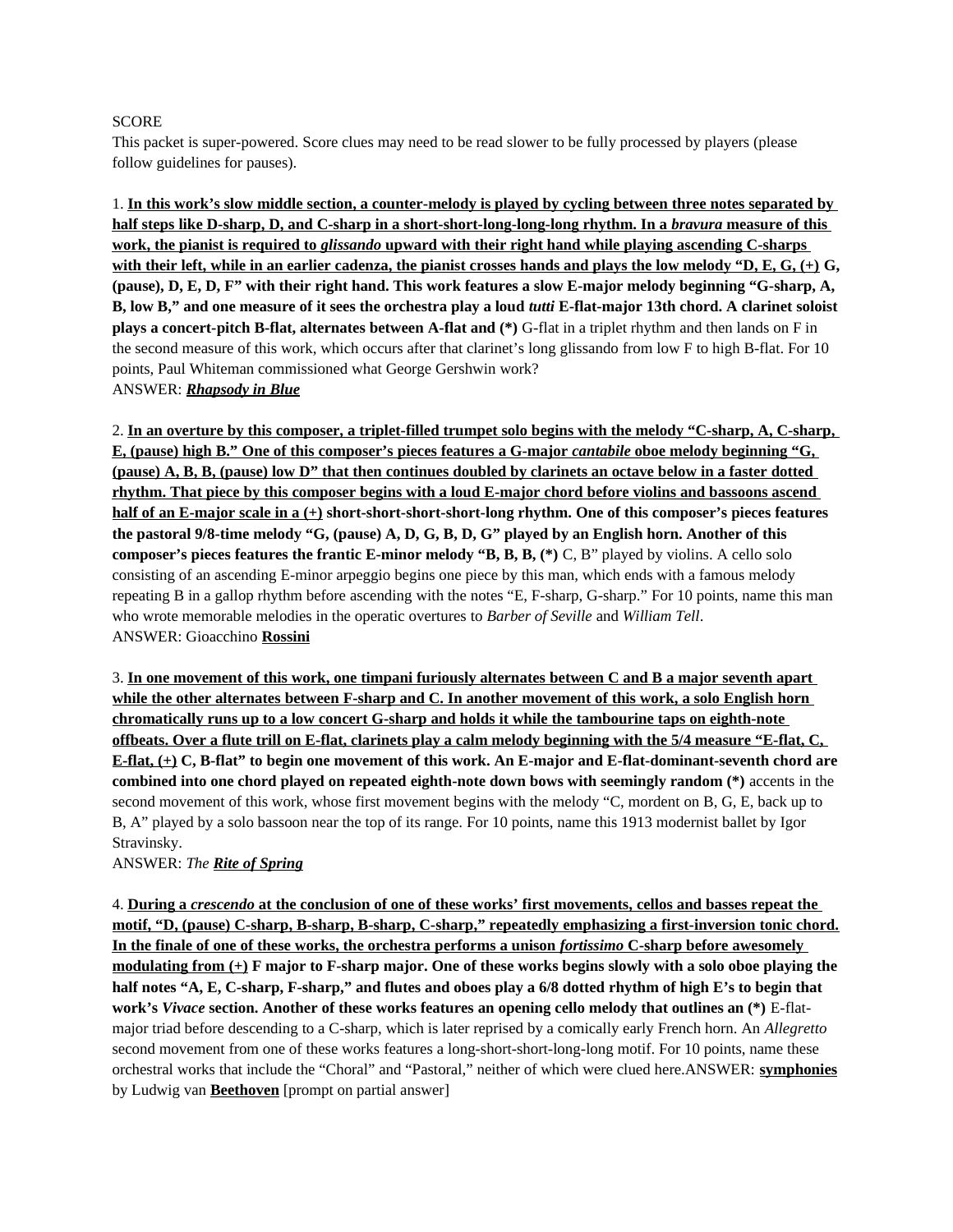5. **Near the end of one movement of this work, a rapidly ascending three-octave G-major scale divided up within the string section is repeatedly used to accompany a brass triplet-containing melody. An F-major chord repeatedly resolves to a G-minor one in a 3/8 movement of this work that features the repetitive ostinato "G, D, D, D, G, D" in the lower strings. In the C-section of a movement of this work in 3/4 time, cellos play the lyrical melody "F-sharp, (pause) G, (pause) F-sharp, (pause) E, D-sharp, E, G." That movement features an opening (+) harp solo that is mainly arpeggios of an A dominant-7th chord. The high brass and clarinets play a triplet rhythm on a G-major chord to begin a march in this work, which also features the melody, "G, E, G, (\*)** F-sharp, D-sharp, E" in another movement played by a solo celesta. For 10 points, name this Tchaikovsky ballet featuring the "Dance of the Sugar-Plum Fairy." ANSWER: *The Nutcracker*

6. **A D-major melody in 6/8 time from the concluding movement of a work in this genre begins with the fast ascending motif "F-sharp, F-sharp, G, G-sharp, A." One work in this genre features a short-short-long-long long ostinato beginning "D, D, F, E, F," while the** *Moderato nobile* **first movement of another of these works begins with the entirely ascending figure "A, D, A, (pause) D, G-sharp." A three-octave-spanning chord consisting of the notes D, high E, and (+) very high A is central to another work in this genre. A D-major finale to one of these works features a melody beginning "F-sharp, (pause) G, G, A, F-sharp," played in thirds. Over soft D-minor string chords, the melody "G, (pause) A, down to D" is played by the (\*)** soloist at the beginning of one of these works. That work's third movement was called a "polonaise for the polar bears." For 10 points, name this only kind of concerto written by Jean Sibelius.

ANSWER: **violin concerto** [fun note: every concerto clued here is in the key of D]

7. **The finale of this composer's piano concerto features the left-hand ostinato "B-flat, E, A, high G, F" played in straight eighth notes in 5/8 time. This composer's piano sonata ends with a fugue whose subject begins with the ascending notes "E-flat, G-flat, B-flat, D." A dramatic climax in a work by this composer features strings holding high** *fortissimo* **B-flat minor, G-flat major, (+) C-flat major seventh, and then F-flat major seventh chords. An A-major work in 12/8 time by this composer begins with lilting flutes playing the accompaniment figure "C-sharp, E, high C-sharp, D, G-sharp, high C-sharp" and initially features many duplets in its soprano solo line, such as on the words "birds' hung" and (\*)** "porches." A work by this composer in 4/2 time begins with the first violins softly holding a B-flat and was performed after JFK's death. For 10 points, name this American composer of *Adagio for Strings*. ANSWER: Samuel **Barber**

8. **At the beginning of a slow movement from this work, increasingly higher-register sections of the orchestra enter holding a muted note every measure to build up an E-minor half-diminished seventh chord that resolves to a C-sharp fully diminished seventh. The soloist plays several high 32nd-note runs that end on low half-note trills in an F-minor movement of this work that begins with it performing 64 soft eighth-note (+) trills in a row. A jaunty 3/8-time movement of this work repeats the dotted-rhythm phrase "F, high C, F, (pause), F" and is the finale of a work whose first movement features an F-major melody played in (\*)** thirds by the soloist. This work's most popular melody, in E major, begins, "E, G-sharp, G-sharp, G-sharp, F-sharp, E, high B," and its first slow movement features a recurring viola two-note motif signifying the barking of dogs. For 10 points, name this set of violin concertos by Antonio Vivaldi.

ANSWER: *The Four Seasons* [anti-prompt on Autumn or Winter or Spring]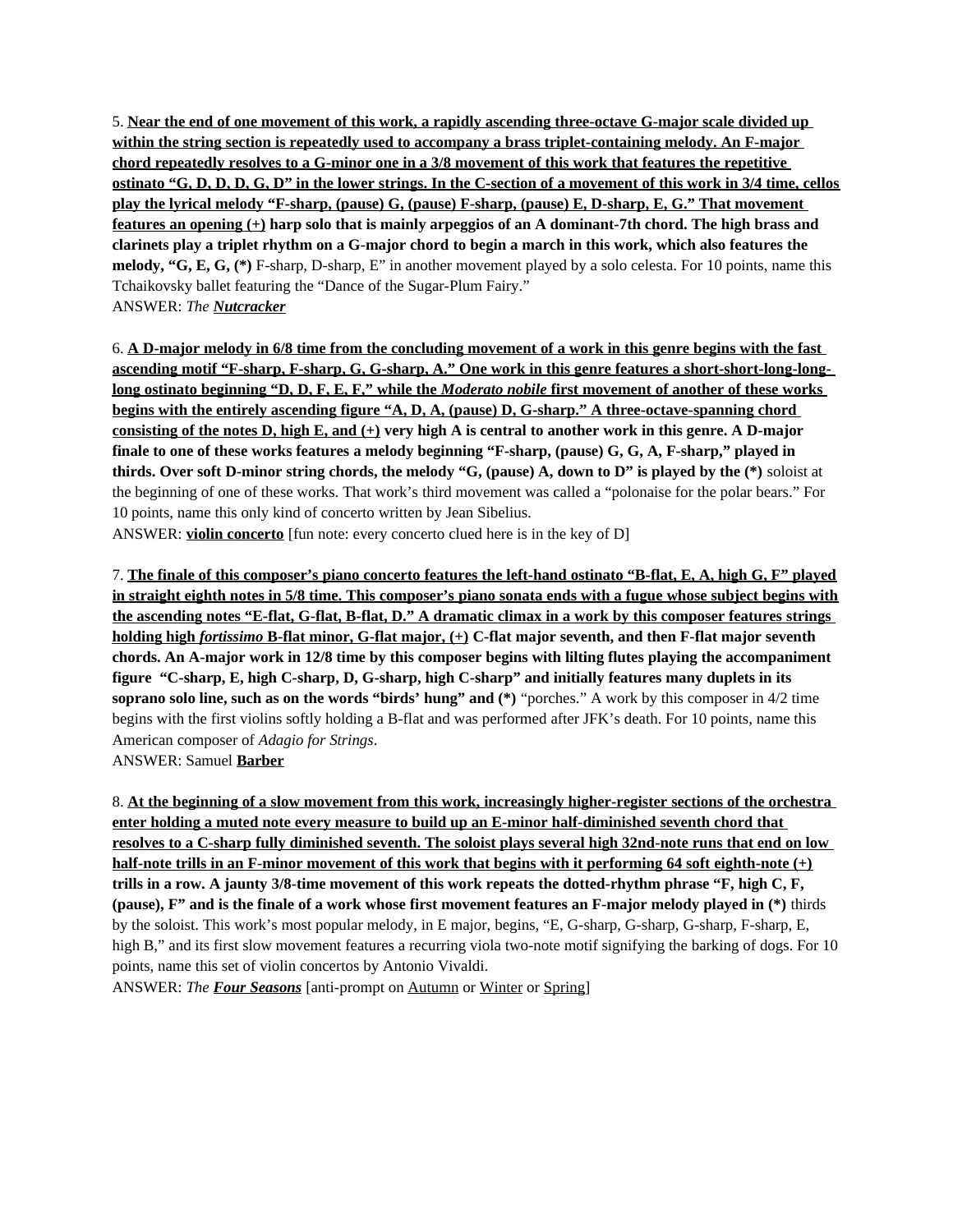9. **One of this composer's works opens with low strings harmonizing an angular melody with the bizarre chord progression E minor, A-flat major, G minor, and A major. In a work in 6/8 time by this composer, an F-major clarinet theme marked** *lustig* **is introduced after an opening horn theme featuring the ascending phrase "C, F, G, (+) G-sharp, A." A C-major theme originally stated as the ascending motif "G, C, D, E, high E, high D" is quoted in at the end of one of this composer's songs, and one of his orchestral works ends with high winds and violins sounding a B-major chord while low strings pluck a (\*)** C. The movement "Thunder and Tempest, Descent" from one of this composer's orchestral works employs a wind machine, and another of his tone poems features a fugue containing all twelve notes of the chromatic scale and begins with the ascending trumpet motif, "C, G, C." For 10 points, name this composer of *An Alpine Symphony* and *Also Sprach Zarathustra*. ANSWER: Richard **Strauss**

10. **The coda of a C-major movement of this work features a sudden 5-measure** *Lento maestoso* **section in which the low brass and low woodwinds play the main theme in unison in B major while violins play 10-tuplet arpeggios. In one movement of this work, the basses play the melody, "low F, (pause), B, C, C, B" while flutes and harps (+) oscillate between two tritones a whole step apart. Another movement of this work begins with a flute and bass flute duet alternating between E minor and G-sharp minor in 6/4 time. A French horn plays the ascending concert pitches, "F, (pause), G, A, B-flat" to begin this work's second movement, which precedes a movement with a slow E-flat-major theme beginning, "G, B-flat, C," and comes after a movement in (\*)** 5/4 time featuring strings playing *col legno*. An offstage female choir appears in, for 10 points, what Gustav Holst suite's movement "Neptune?"

ANSWER: *The Planets*

11. **A slow one of these works begins with the low C-sharp-minor melody, "low G-sharp, D-sharp, (pause) Csharp, C-sharp, B-sharp, high A" written without barlines. In another one of these works, two measures of sixteenth notes marked** *ed appassionato* **, resolve to a low major IV ["four"] chord before an abrupt minor plagal cadence ends the work. A somber low melody beginning "B, (pause) C-sharp, C-sharp, (pause) B" comprises the** *più lento* **middle section of an E-minor one of these works that features (+) grace notes in the right hand in nearly every beat of the outer sections. An A-minor one of these works begins with the stately theme, "E, E, E, E, (\*)** F, E, C, E," while a G-flat major one of these works features right-hand triplet runs and is nicknamed "Black Key." For 10 points, name these piano showpieces that formed a Polish composer's Opus 10 and 25.

ANSWER: **étude**s by Frédéric **Chopin** [prompt on partial answer]

12. **In one movement of this work, slow, ascending string** *glissandi* **written with the marking** *en trainant* **are interrupted by the** *staccato* **notes "F, (pause), C, C, F, B" from a clarinet. That movement ends with violins playing several** *spiccato* **F's before being interrupted by a loud G major chord. A flute performs a two-octave ascending chromatic scale to end a** *Moderato grazioso* **movement in this work in which it plays several (+) 32nd-note runs over quiet F-major string tremolos. This work begins with the strings repeating the figure "G, A-sharp, B," and in a later movement a clarinet repeatedly sounds the descending notes "C, A-flat." A 6/4 time G-major cello melody begins, "G, F-sharp, (\*)** low B, E, D, low G" and is accompanied by two pianos. A melody beginning "G, B-flat, G, A, B-flat" used in one of the composer's earlier pieces is played by a xylophone in one movement of this work, which features a glass harmonica in another movement. For 10 points, "Fossils" and "Aquarium" feature in what Camille Saint-Saëns work? ANSWER: *The Carnival of Animals*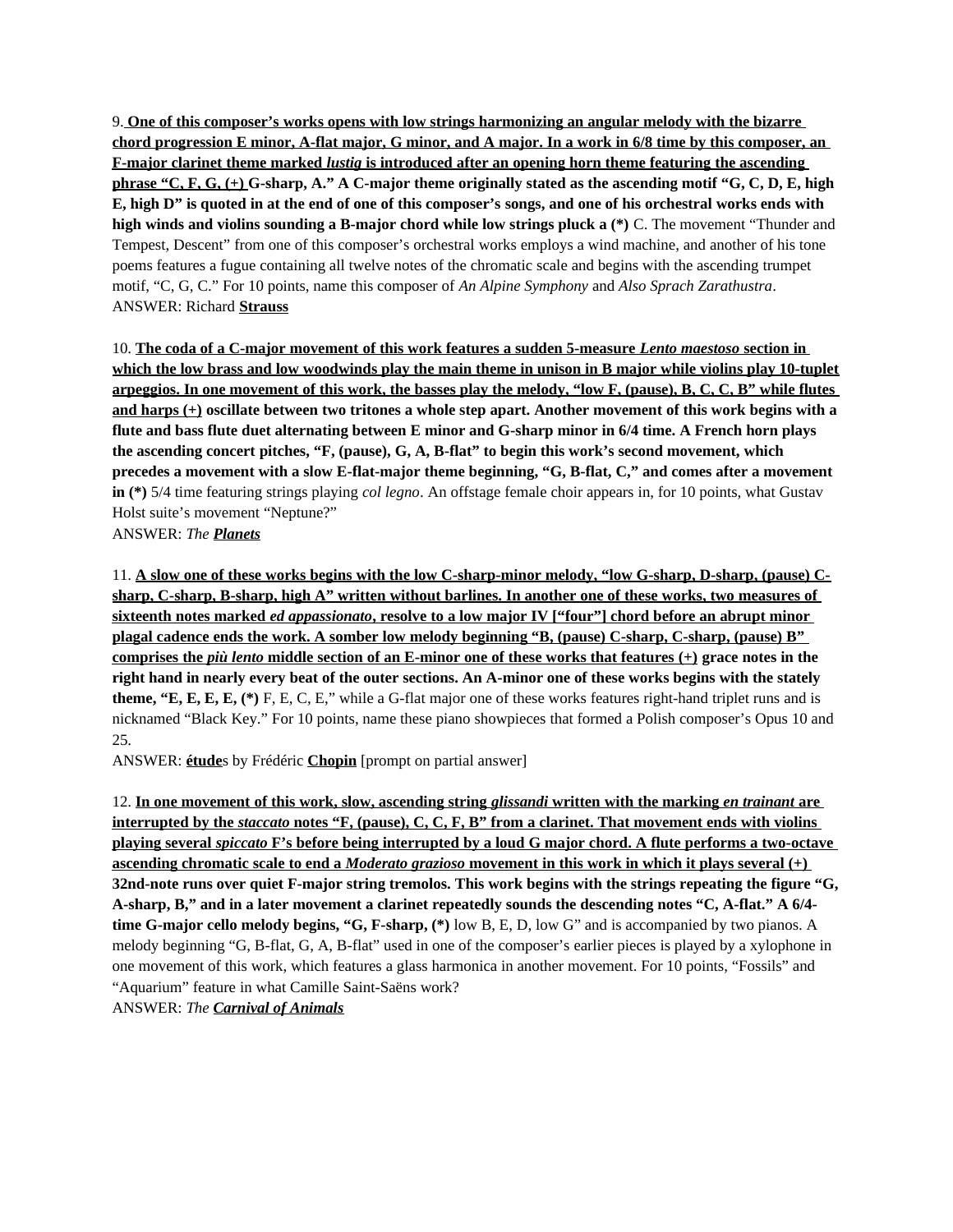13. **In one movement of a larger work in this genre, a high solo violin periodically interrupts the main melody with a counter-melody of eighth-notes beginning, "B-flat, E-flat, D, E-flat." The second movement of that work begins with a low canon of two related melodies beginning with "D, F, E, F" and "G, B, A-sharp, B." A (+) double fugue in another of these works begins with the theme "A, (pause) A, F, (pause) B-flat, low Csharp" and begins without pause after the work's first movement. A soloist in a work of this genre begins a movement with the melody, "B-flat, (pause), B-flat, E-flat, (pause) E-flat, D, (pause), C, D" accompanied by a solo (\*)** organ. A 12/8 D-minor melody from another of these works features the melody, "A, (pause) high F, D, D, (pause) C-sharp" and comes after a movement that begins with a trombone outlining a B-flat major triad, the "Tuba Mirum." For 10 points, name this genre of a work completed by Franz Sussmayr after Mozart's death, a mass for the dead.

ANSWER: a **requiem** [accept Gabriel Fauré's *Requiem*; accept Wolfgang Amadeus Mozart's *Requiem*]

14. **Each movement of Arthur Honegger's fifth symphony ends with this note being played by the timpani, giving that symphony its nickname. A fast Domenico Scarlatti sonata in 3/8-time begins with repeated sixteenth-notes of this note. This note is played with a repeated low-high-low-low pattern in straight (+) eighth-notes to begin a 1715 choral work, and it is played by alternating hands in the beginning of Sergei Prokofiev's Op. 7 Toccata. G alternates with this note in the bassline of Erik Satie's first Gymnopédie. The timpani plays this note five times to open Beethoven's (\*)** Violin Concerto, and at the beginning of Saint-Saëns's *Danse Macabre*, the harp plays it twelve times. The bassline, "this note, A, B, F-sharp, G, this note, G, A," is repeated in Pachelbel's Canon, a piece in, for 10 points, what note's major key? ANSWER: **D** [accept *Di tre re*]

15. **Over repeated eighth-note G's, a lively** *Presto* **in this work features the melodic motif "G, D, G, C" that then climbs up the C-major scale to A, played by violins and flutes. This work repeatedly combines tonic major chords and their dominants, exemplified by the combined A- and E-major chords arpeggiated after the plaintive clarinet solo "A, C-sharp, E, (+) C-sharp, E" that begins this work. This work features the lively recurring motif "A, low A, A, (pause) A, C-sharp, A." A C-major melody beginning, "G, up to C, (pause) C, D, E, (\*)** C, E, F, G," triumphantly ends a movement of this work beginning with a *Doppio movimento* marking. That movement features variations on a theme attributed to Elder Joseph Brackett. For 10 points, name this 1944 orchestral suite from a Martha Graham ballet composed by Aaron Copland. ANSWER: *Appalachian Spring*

16. **The finale of one of these works features a fugal G-major theme in 6/8 time featuring descending fourths, "D, A, (slight pause) C, G, (slight pause), B, F-sharp, G, A, B," an inversion of the A-flat major theme used to finally conclude that work. One of these works features the seemingly redundant notation of two of the same sixteenth-notes tied together in a barline-less bridge between the A-major section of an** *Introduzione* **and the**   *Allegro resoluto* **B-flat-major (+) fugue. A descending E-flat major horncall surprisingly resolves to C-flatmajor in the slow opening to one of these works. The first movement of another of them begins with a**  *fortepiano* **C-minor chord in a section marked** *Grave* **before transitioning to a** *Presto* **section featuring fast octave tremolos in the left hand. One of these works has a finale featuring the left hand rapidly alternating between (\*)** C-sharp and G-sharp while the right hand plays rapidly ascending broken chords, and begins with the slow triplet "G-sharp, C-sharp, E" repeated in the right hand. For 10 points, name these piano works by the composer of "Ode to Joy."

ANSWER: **piano sonata**s by Ludwig van **Beethoven** [prompt on partial answer]